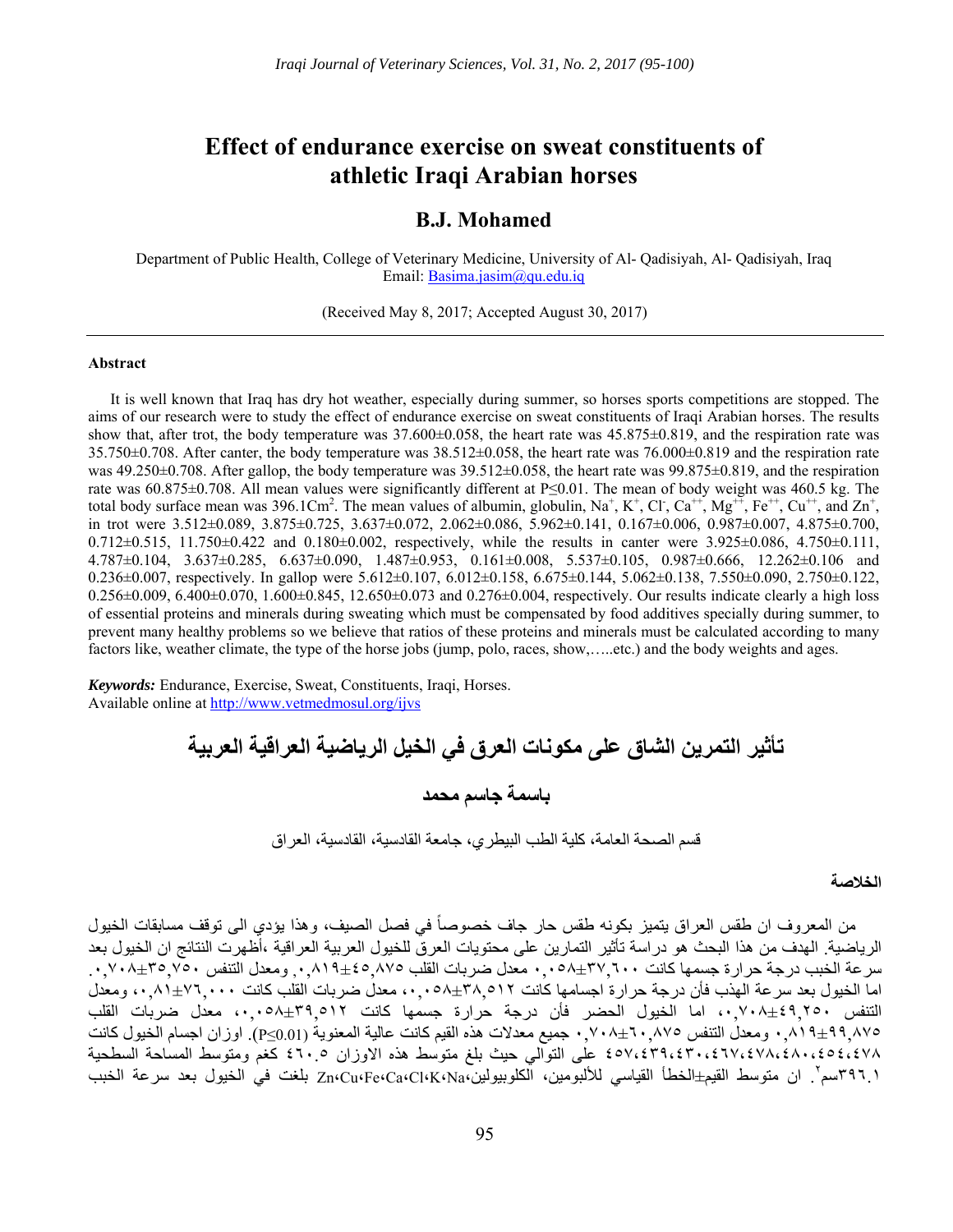،٠,٠٠٧±٠,٩٨٧ ،٠,٠٠٦±٠,١٦٧ ،٠,١٤١±٥,٩٦٢ ،٠,٠٨٦±٢,٠٦٢ ،٠,٠٧٢±٣,٦٣٧ ،٠,٧٢٥±٣,٨٧٥ ،٠,٠٨٩±٣,٥١٢ ،٠,٧٠٠±٤,٨٧٥ ،٠,٥١٥±٠,٧١٢ ،٠,٤٢٢±١١,٧٥٠ ٠,٠٠٢±٠,١٨٠ على التوالي بينما بلغت القيم في الخيول سرعة الھذب ،٠,٠٠٨±٠,١٦١ ،٠,٩٥٣±١,٤٨٧ ،٠,٠٩٠±٦,٦٣٧ ،٠,٢٨٥±٣,٦٣٧ ،٠,١٠٤±٤,٧٨٧ ،٠,١١١±٤,٥٠ ،٠,٠٨٦±٣,٩٢٥ ،٠,١٠٥±٥,٥٣٧ ،٠,٦٦٦±٠,٩٨٧ ،٠,١٠٦±٢,٢٦٢ ٠,٢٣٦ ٠,٠٠٧± على التوالي. اما الخيل بعد سرعة الحضر فقد بلغت  $\cdots$ 9 $\pm$ ,  $\cdot$ ,  $\cdot$ ,  $\cdot$ ,  $\cdot\cdot\cdot$ ,  $\cdot\cdot\cdot$ ,  $\cdot\cdot\cdot$ ,  $\cdot\cdot\cdot$ ,  $\cdot\cdot\cdot$ ,  $\cdot\cdot\cdot$ ,  $\cdot\cdot\cdot$ ,  $\cdot\cdot\cdot$ ,  $\cdot\cdot\cdot$ ,  $\cdot\cdot\cdot$ ,  $\cdot\cdot\cdot$ ,  $\cdot\cdot\cdot$ ,  $\cdot\cdot\cdot$ ,  $\cdot\cdot\cdot$ ,  $\cdot\cdot\cdot$ ,  $\cdot\cdot\cdot$ ,  $\cdot\cdot\cdot$ ,  $\cdot\cdot\cdot$ ,  $\cdot\cdot\cdot$ , ،٠,٠٧٠±٦,٤٠٠ ،٠,٨٤٥±١,٦٠٠ ،٠,٠٧٣±١٢,٦٥٠ ٠,٠٠٤±٠,٢٧٦ على التوالي. أظھرت نتائج البحث فقدان كبير للبروتينات والمعادن خالل التعرق والتي يتوجب تعويضھا باالضافات الغذائية خصوصا في فصل الصيف. وللوقاية الصحية يتوجب حساب الكميات المطلوبة للبروتينات والمعادن وفقا لعوامل عديدة منھا المناخ ونوع فعالية الخيل ووزن الجسم والعمر.

It is well known that, Iraq has a dry hot weather specially during summer, so the horse sports competitions are stopped. Iraqi Arabian horses have the capacity to carry on the external influences by adaptation. It is well known that, horses have capable of maintaining their internal body temperature relatively constant because they are homoeothermic animals. This feature is achieved by activating thermo- regulatory mechanism. The physiological mechanisms like sweating, respiratory rate, skin blood flow, and changes in heart rate play essential especial roles (1,2).

The horses ability is the key factor to recognize the condition as a trigger for all the physiological processes, this we can called «stress response» but the hypothalamus – pituitary – adrenal axis is regarded the real regulating system in the background of these processes (3). The exercise is just a such stressor, it is responsible of energy mobilization, enforce blood circulation, and maintain the constant body temperature which require sensors in the regulatory system, to formulate the exact response which lead to sweat production (3). The autonomic nervous system is responsible of maintaining the body temperature by regulating the sweat production (4). During sport competitions the veterinarian evaluate at checkpoints, the hydration of the horses by heart rate measurement, in addition to evaluate many subjective parameters like the mucous membranes color and refill time measurements, persistence of a skin tent, jugular vein fill time measurements, and the intestinal motility auscultation. With the measurement of the body mass changes in working horses, unfortunately, there are no well comparison of these measurements (5,6).

For thermoregulatory cooling of the horse body, and during the exercise the cardiac output also increase in response to demands of increased skin flow, and as well as the demands of the metabolic demands of active skeletal muscles (7).The horses can consumed the electrolytes in the feed, and lost them by three ways, sweat, feces, and urine. In contrast, sodium intake is more variable and can be marginal, investigations of electrolytes balance has

 **Introduction** revealed that most horses eating predominantly forage ingest excess potassium and chloride (8). 10 gm/day is calculated as the maintenance requirement for Na+ for a sedentary 500 kg. horse weight (9) or provide by  $\sim$  25 gm of sodium chloride/day. The horses that are being supplemented with sodium chloride, the adequacy of dietary sodium is most practically estimated by measurement of urine sodium concentration, urine sodium can be  $\leq$  10 mmol/L in those horses with a marginal sodium diet urine sodium should be collected from resting horses because urine sodium can be affected by exercise (10). Within narrow ranges, the maintain body ions contents may be matched appropriately the daily intake and output of electrolytes. The balance is greatest for sodium, potassium and chloride ions that provided the osmotic skeleton of all the body fluids. More than 90% of exchangeable sodium and chloride is contained within the extracellular fluid component so further the Na+, K+, and  $Cl$   $\bar{C}$  are not evenly distributed throughout the total body weight, while more than 98% of potassium is contained within the intracellular fluid constituents (11).

> According to our knowledge, there is no any previous study in our Iraqi horses, we design this research to study the effects of endurance exercise on sweat constituents of Iraqi Arabian horses.

#### **Materials and methods**

#### **Experimental animals**

At May (35°C), 8 athletic Iraqi Arabian horses that were housed in a private stable, sporadic stall for each one in Al- Najaf province were used. Their ages range 36-42 months, with calculated body weights range 430-480 kgs. Which were estimated according to (12) by dividing chest girth,  $(Cm^2)$  x body length,  $(Cm)$  on 11.9. The total body surfaces were estimated according to Meeh's formula (13 ) Body surface(S) = Meeh's constant (K) x Body weight  $0.6$ . They had exercised daily with many different speeds. The horses were under veterinarian routine check regularly. They also were subjected to preventive deworming treatments, feed was balanced in terms of energy, proteins, vitamins, and minerals considering the specific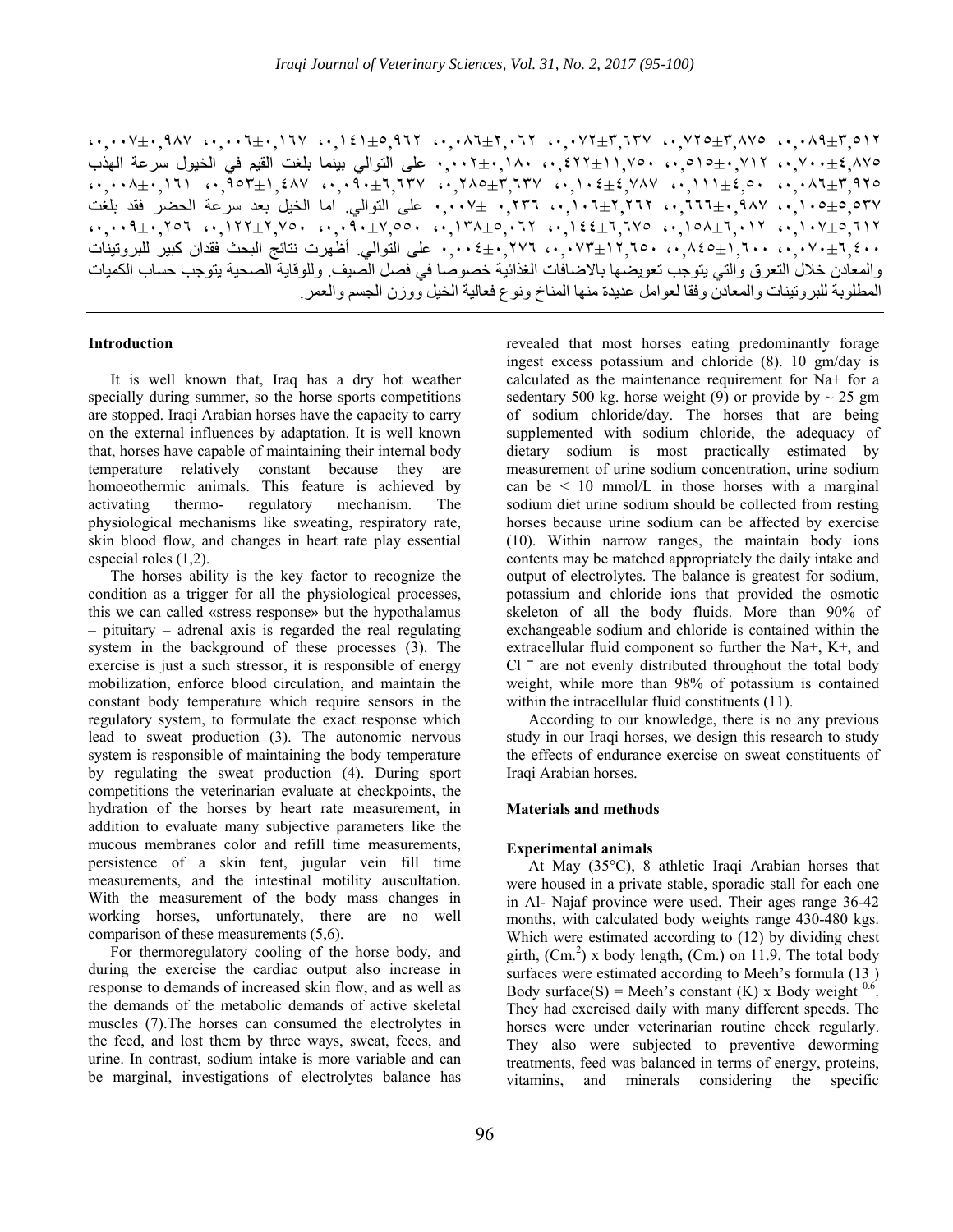requirements connected with standards of animal feeding. The main feed were grains, alfalfa hay, straw, mineral blocks with ad libitum clean water.

Table 1: Distribution of age, sex, and color of the 8 Iraqi Arabian horses included in the study

| N | Age (months) | <b>Sex</b> | color        |
|---|--------------|------------|--------------|
| 1 | 40           | Mare       | White        |
| 2 | 38           | Stallion   | Red          |
| 3 | 36           | Mare       | <b>Brown</b> |
| 4 | 39           | Stallion   | Brown        |
| 5 | 40           | Stallion   | Red          |
| 6 | 42           | Stallion   | <b>Black</b> |
|   | 39           | Mare       | White        |
|   | 41           | Stallion   | <b>Black</b> |

#### **Sample collection**

The athletic horses were washed with shampoo, clean water and dried with clean towels before and after running, which were  $(24)$  hours interval. The body temperatures, respiration rates and heart beats were recorded before and after each type of run. The horses ran at trot (20 km/h), canter (30 km/h) and gallop (60 km/h) for (5 km) distance, the speed is calculated by using sports clock. The sweat samples, were collected from those, that formed at the animals neck and chest, a dirty brown fluid were collected directly after each speed by special curate in sterile containers, send to laboratory in ice box. The samples were filtrated to exclude dust, hair, sand particles then centrifuged at 5000 rpm for 10 min. Then sulphosalicylic acid was added to the highly turbid supernatant. The supernatant was analyzed by spectrophotometer (Chrom Tech, V-1100 spectrophotometer MED &Lab Instrument, USA). using commercial special kits for albumin and globulin, Na<sup>+</sup>, K<sup>+</sup>, Cl<sup>-</sup>, Ca<sup>++</sup>, Mg<sup>++</sup>, Fe<sup>+</sup>, Cu+++, Zn<sup>+</sup>, and  $\text{Mn}^+$ .

#### **Statistical analysis**

The results are expressed as mean  $\pm$  SE. Statistical analysis was carried out using SPSS version 11 for Windows (IBM, Armonk, NY, USA). Group differences were analyzed by one and two-way analysis of variance (ANOVA), followed by Least significant differences;  $P \leq$ 0.01 was considered significant (14).

#### **Results**

Table 2 shows the mean values± standard errors of the body temperature  $(C<sup>o</sup>)$ , the heart rates (beats/min.), and the respiration rates (breath/min.) before and after each running speed. Before trot, the body temperatures are (37.437±0.058), the heart rates are (34.000±0.819), and the respiration rates are (15.250±0.708), while after trot, the body temperatures are (37.600±0.058), the heart rates are  $(45.875\pm0.819)$ , and the respiration rates are (35.750±0.708). Before canter, the body temperatures are (37.437±0.058), the heart rates are (34.750±0.819), and the respiration rates are (15.750±0.708), while after canter, the body temperatures are  $(38.512\pm0.058)$ , the heart rates are  $(76.000\pm0.819)$ , and the respiration rates are  $(49.250\pm0.708)$ . Before gallop, the body temperatures are  $(37.500\pm0.058)$ , the heart rates are  $(35.000\pm0.819)$ , and the respiration rates are (15.250±0.708), while after gallop, the body temperatures are (39.512±0.058), the heart rates are  $(99.875\pm0.819)$ , and the respiration rates are  $(60.875\pm0.708)$ . All the mean values are highly significant at  $\leq 0.01$ .

Table 3 shows the body weights (kg), the body weight mean value (kg), the total body surfaces  $(Cm^2)$ , and the surface mean value  $(Cm^2)$ . The body weights are 457, 439, 430, 467, 478, 480, 454 and 478 kg, respectively. The body weight mean value was 460.5 kg. The total body surfaces were 394.4, 385.0, 380.2, 399.5, 405.1, 406.2, 393.8 and 405.1  $\text{Cm}^2$ , respectively. The total surfaces mean value was  $396.1 \text{Cm}^2$ .

Table 2: M±SEM of body temperature (ºC), heart rate (beats/min.), and respiration rate (breaths/min.), before and after different running speeds

|                     |                    | Parameters                |                    |                    |  |  |  |  |
|---------------------|--------------------|---------------------------|--------------------|--------------------|--|--|--|--|
| <b>Speeds</b>       | Time of collection | Body                      | Heart rate         | Respiration rate   |  |  |  |  |
|                     |                    | Temperature $(C^{\circ})$ | (beats/min.)       | (breaths/min.)     |  |  |  |  |
| Trot                | <b>Before</b>      | $37.437\pm0.058$          | 34.000±0.819       | $15.250 \pm 0.708$ |  |  |  |  |
|                     | After              | $37.600 \pm 0.058$        | $45.875 \pm 0.819$ | $35.750\pm0.708$   |  |  |  |  |
| Canter              | <b>Before</b>      | $37.437\pm0.058$          | $34.750\pm0.819$   | $15.750 \pm 0.708$ |  |  |  |  |
|                     | After              | $38.512\pm0.058$          | $76.000\pm0.819$   | $49.250 \pm 0.708$ |  |  |  |  |
| Gallop              | <b>Before</b>      | $37.500 \pm 0.058$        | $35.000\pm0.819$   | $15.250 \pm 0.708$ |  |  |  |  |
|                     | After              | $39.512 \pm 0.058$        | 99.875 ± 0.819     | $60.875 \pm 0.708$ |  |  |  |  |
| LSD <sub>0.01</sub> |                    | 0.921                     | 6.312              | 7.346              |  |  |  |  |

Similar letters: mean no significant variations at P≤0.01.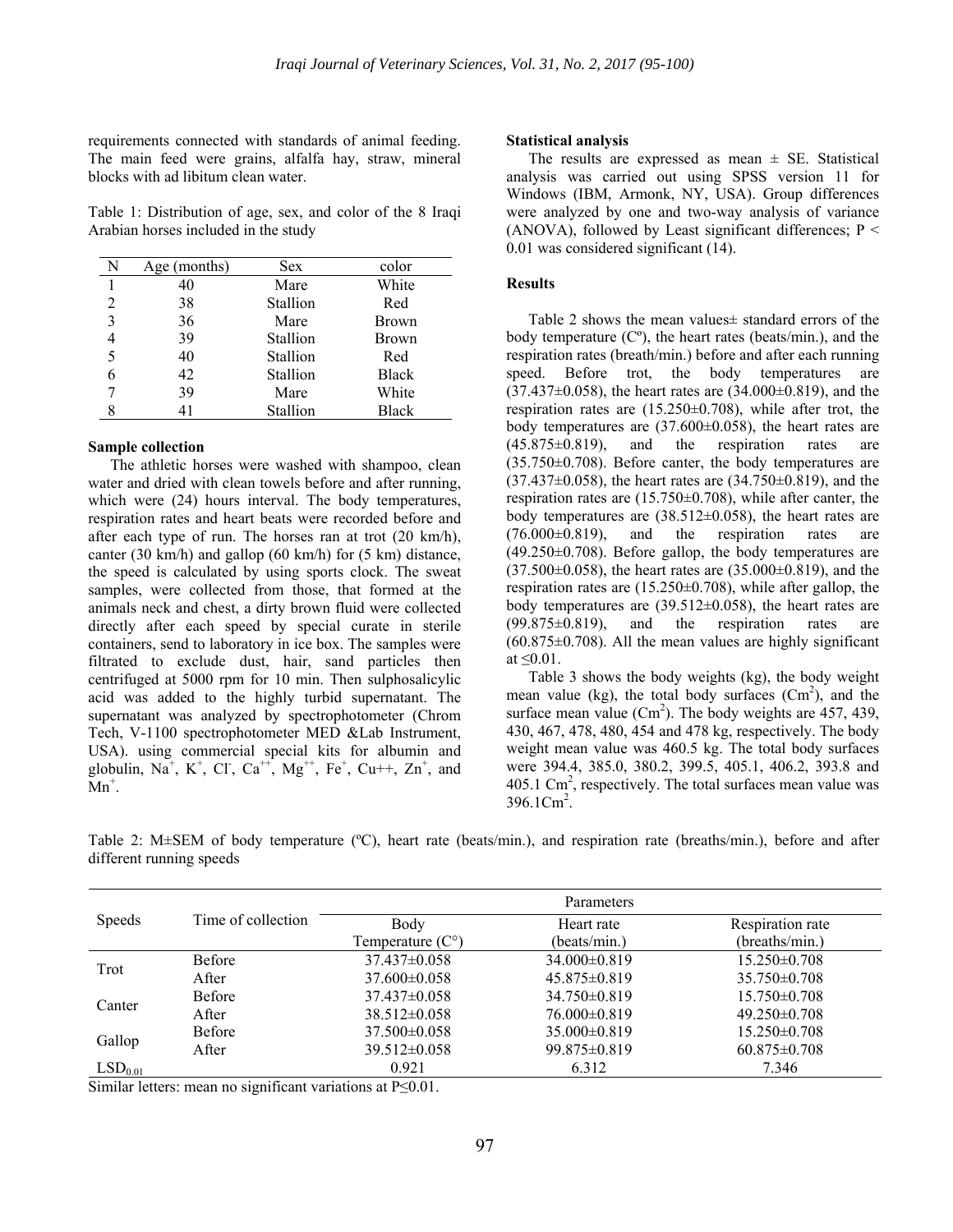Table 3: shows the body weights (kg), the body weight mean value (kg), the total body surfaces  $(Cm^2)$ , and the total body surface mean value  $(Cm^2)$ 

| No. of<br>horses | Body<br>weights<br>(kg) | Body<br>weights<br>mean<br>value<br>(kg) | Total<br>body<br>surfaces<br>$(Cm^2)$ | Total body<br>surfaces<br>mean<br>value( $\text{Cm}^2$ ) |
|------------------|-------------------------|------------------------------------------|---------------------------------------|----------------------------------------------------------|
|                  | 457                     |                                          | 494.4                                 |                                                          |
| 2                | 439                     |                                          | 385.0                                 |                                                          |
| 3                | 430                     |                                          | 380.2                                 |                                                          |
| 4                | 467                     | 460.5                                    | 399.5                                 | 396.1                                                    |
| 5                | 478                     |                                          | 405.1                                 |                                                          |
| 6                | 480                     |                                          | 406.2                                 |                                                          |
| 7                | 454                     |                                          | 393.8                                 |                                                          |
| 8                | 478                     |                                          | 405.1                                 |                                                          |

S: Total body surface (TBS), K: Meeh's constant=10, W: Body weight $^{0.6}$ 

Table 5 shows that the mean values  $\pm$  standard errors of albumin, globulin, Na, K, Cl, Ca, Mg, Fe, Cu, Zn, Mg levels in trot were 3.512±0.089, 3.875±0.725, 3.637±0.072, 2.062 $\pm$ 0.086, 5.962 $\pm$ 0.141, 0.167 $\pm$ 0.006, 0.987 $\pm$ 0.007, 4.875±0.700, 0.712±0.515, 11.750±0.422 and 0.180±0.002, respectively, while in canter they were 3.925±0.086, 4.750±0.111, 4.787±0.104, 3.637±0.285, 6.637±0.090, 1.487 $\pm$ 0.953, 0.161 $\pm$ 0.008, 5.537 $\pm$ 0.105, 0.987 $\pm$ 0.666,  $12.262\pm0.106$  and  $0.236\pm0.007$ , respectively, and in gallop were  $5.612 \pm 0.107$ ,  $6.012 \pm 0.158$ ,  $6.675 \pm 0.144$ , 5.062±0.138, 7.550±0.090, 2.750±0.122, 0.256±0.009, 6.400 $\pm$ 0.070, 1.600 $\pm$ 0.845, 12.650 $\pm$ 0.073 and 0.276 $\pm$ 0.004, respectively.

Table 4: shows the normal values of sweat constituents according to their references

| Constituents                              | Values         | References      |
|-------------------------------------------|----------------|-----------------|
| Albumin $(g/l)$                           | 2.9            | (15)            |
| Globulin $(g/l)$                          | 3.2            |                 |
| Sodium $(g/l)$                            | 2.8            | $(16)$ , $(17)$ |
| Potassium $(g/l)$                         | 1.4            | $=$             |
| Chloride (g/l)                            | 5.3            |                 |
| Calcium $(g/l)$                           | 0.12           |                 |
| Magnesium $(g/l)$                         | 0.05           |                 |
| $\text{Iron (mg/l)}$                      | 43             | $=$             |
| Copper $(mg/l)$                           | 0 <sub>3</sub> | $=$             |
| $\text{Zinc} \left( \frac{mg}{l} \right)$ | 11.4           |                 |
| Manganese(mg/l)                           | 0.16           |                 |

Table 5: M± SEM of some sweat constituents after different running speeds

|                     | Parameters  |             |             |             |             |             |             |             |             |              |             |
|---------------------|-------------|-------------|-------------|-------------|-------------|-------------|-------------|-------------|-------------|--------------|-------------|
| <b>Speeds</b>       | Albumin     | Globulin    | Na          | K           | Cl          | Ca          | Mg          | Fe          | Cu          | Zn           | Mn          |
|                     | (g/100ml)   | (g/100ml)   | (g/l)       | (g/l)       | (g/l)       | (g/l)       | (g/l)       | (mg/l)      | (mg/l)      | (mg/l)       | (mg/l)      |
| Trot                | $3.512 \pm$ | $3.875\pm$  | $3.637\pm$  | $2.062\pm$  | $5.962 \pm$ | $0.167\pm$  | $0.987 \pm$ | $4.875\pm$  | $0.712 \pm$ | $11.750 \pm$ | $0.180 \pm$ |
|                     | 0.089       | 0.725       | 0.072       | 0.086       | 0.141       | 0.006       | 0.007       | 0.700       | 0.515       | 0.422        | 0.002       |
| Canter              | $3.925 \pm$ | $4.750 \pm$ | $4.787 \pm$ | $3.637 \pm$ | $6.637\pm$  | $.487 \pm$  | $0.161 \pm$ | $5.537\pm$  | $0.987 \pm$ | $12.262 \pm$ | $0.236\pm$  |
|                     | 0.086       | 0.111       | 0.104       | 0.285       | 0.090       | 0.953       | 0.008       | 0.105       | 0.666       | 0.106        | 0.007       |
| Gallop              | $5.612 \pm$ | $6.012\pm$  | $6.675\pm$  | $5.062\pm$  | $7.550 \pm$ | $2.750 \pm$ | $0.256 \pm$ | $6.400 \pm$ | .600 $\pm$  | $12.650 \pm$ | $0.276 \pm$ |
|                     | 0.107       | 0.158       | 0.144       | 0.138       | 0.090       | 0.122       | 0.009       | 0.070       | 0.845       | 0.073        | 0.004       |
| LSD <sub>0.01</sub> | 0.287       | 0.362       | 0.335       | 0.575       | 0.334       | 0.271       | 0.033       | 0.253       | 0.209       | 0.237        | 0.010       |

### **Discussion**

It is well known that, Iraqi Arabian horses can carry on the hot, humid conditions. Iraq, has long summer (hot weather), begins from June to November, so at this period, the Iraqi sports are stopped. A lot of researchers studied many aspects of Iraqi Arabian horses (19-22). Dehydration is one of the most important health problems of Iraqi sports horses which veterinarians and trainers are deal with.

 Sweat is a physiological response to heat stress (exercise, weather, fear, fighting….etc.), under conditions of heat stress, the body stores the heat, resulting in an increase of the circulatory blood temperature. This increase is sensed by the hypothalamus, which is responsible for the thermoregulation response to heat stress through cutaneous vasodilation, increased production of sweat by sweat glands (18). In hoses, in particular, prolonged periods of sweating at high rates results in water and electrolyte losses that can lead to dehydration with ensuing poor performance and clinical signs of heat strain if unchecked (23). Table 2 shows an highly significant variations at P≤0.01 of the increase of body temperatures according to the top of exercise (gallop) 60 km/h., this indicate to high increase of heat storage. These results accompanied with a lot of researchers in their previous studies in many breeds. Our results, indicate that heart beats are highly significantly at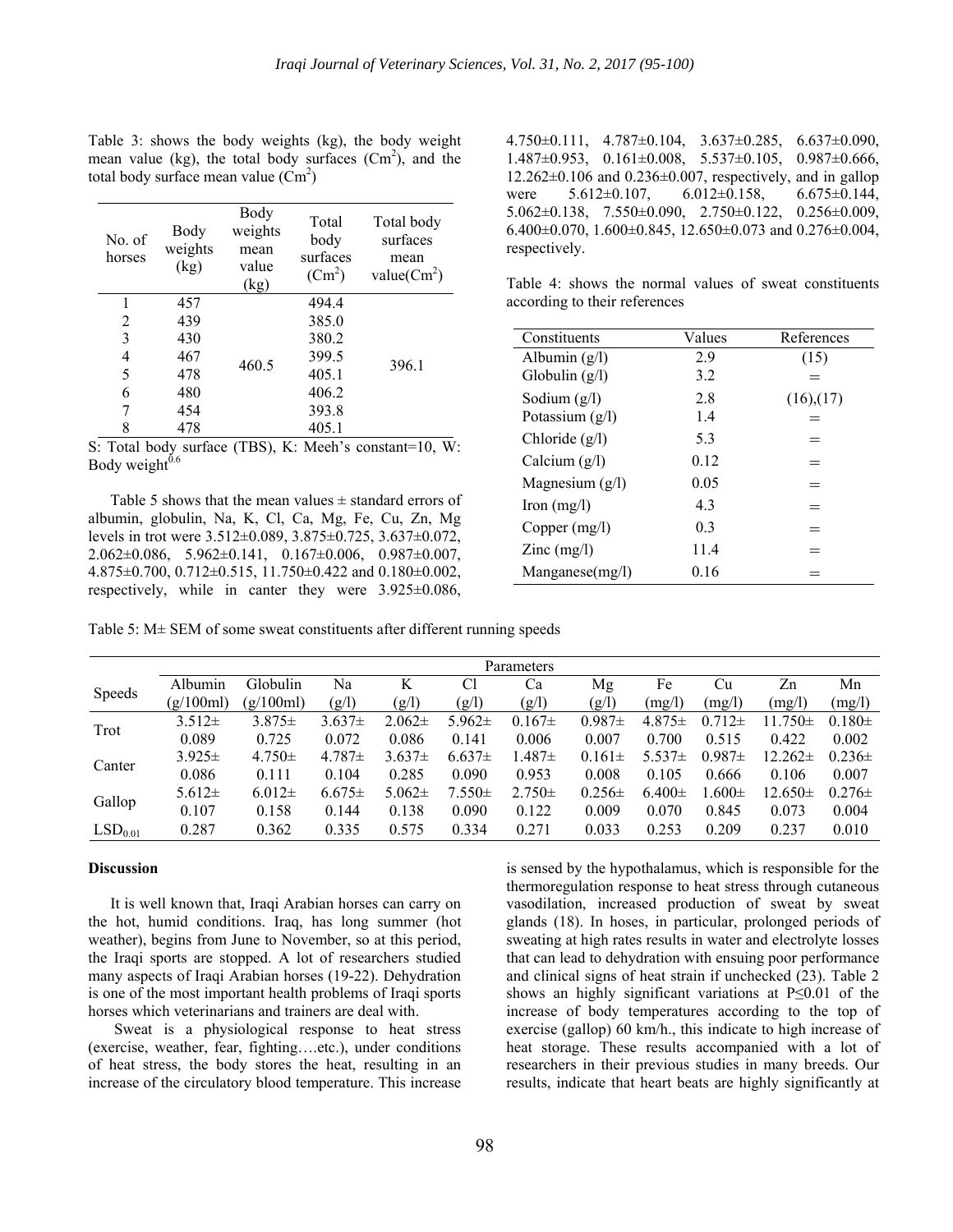P≤0.01, and the increases are threefold (from 32 to 99 bpm), similarly (24) and (25) found that top athletes bpm increases less than fourfold. We believe that, rise of body temperature may be due to the physiologic effect of the release of adrenaline circulating levels during gallop. During exercise, skeletal muscle contraction generates high heat that could be get rid of convective blood flow throughout the body to the skin for dissipation to the environment since evaporation of sweat provides the greatest cooling effect (26).The high level of heart beats occurs to provide the requirements of blood to the cutaneous dilated vessels. Also, the increase in respiratory rate due to the running speeds may assist in cooling blood circulation which lead to decrease the heat storage and at the same time demand the requirements of more quantities of blood particularly to the cutaneous dilated vessels. Our findings indicate a highly significant variations at P≤0.01of respiratory rate, that may refer to increase of  $VO<sub>2</sub>$  value during the maximal exercise. It is empirically confirmed that one of the results of intense training of horses is an increase  $VO<sub>2 max</sub>$  by about 25% (27). Horses may even double the number of erythrocytes circulating in the blood which is translated into facilitating the transport of oxygen in the body (28,29). It is well known that, Iraqi Arabian horses are classified as a light horses. A lot of researchers estimate the total body surfaces of about (30) mammals depending on the calculated body weight by using Meeh's formula. Body weights (metabolic rates) can be influenced by the hot weather. The high total body surface will increase the sweat out put particularly in hot weather as in Iraq, although Arabian breed has adapted genetically among thousands of years on the hot climate, it's worthwhile to mention that no previous research estimate the total body surfaces of our Iraqi Arabian horses, which add a knowledge about dehydration problem and its complications in our Iraqi horses. We find, it's very useful to high light the normal values of some essential sweat constituents as in table 4 to understand clearly the changes of these values according to each running speed which is included in our study. Table 5 shows clearly the highly significant variations at P≤0.05 of the proteins and the essential different minerals specially in high speed (gallop). These results are accompanied with a lot of studies in different breeds of horses (24-26,30). Our results indicate clearly to the high lost of these essential proteins and minerals during sweating which must be compensated by food additives specially during summer, to prevent many healthy problems so we believe that ratios of these proteins and minerals must be calculated according to many factors like, weather climate, the type of the horse jobs (jump, polo, races, show,…..etc.), the body weights and ages. We hope that our study may open the door for more future studies in Iraq to design the standard feeding ratios according the previous factors.

#### **References**

- 1. Jodkowsks E, Dudek K, Przewozny M. The maximum temperatures  $(T_{\text{max}})$  distribution on the body surface of sport horses. J Life Sci. 2011;5:291-297.
- 2. McKeever KH, Eaton TL, Geiser S, Kearns CF, Lehnhard RA. Age related decreases. I. Thermoregulation and cardiovascular function in horses. Equine Vet J. 2010;42:449-454.
- 3. Coenen M. Exercise and stress: impact on adaptive processes involving water and electrolytes. Live produ Sci. 2005;92:131-145.
- 4. Grosman B, Shaik OS, Helwig BG, Leon LR, Doyle III FJ. Aphysiological systems approach to modeling and resetting of mouse thermoregulation under heat stress. J Appl Physiol. 2011;111:938- 945.
- 5. Schott, H C, Marlin DJ, Geor R J, Holbrook TC, Deaton CM, Vincent T, Dacre K, Schroter RC, JoseCunilleras E, Cornelisse CJ. Changes in selected physiological and laboratory parameters in elite horses competing in a 160 km endurance race. Equine Vet J. 2006;Suppl.36:37-42.
- Pritchard JC. Burn CC, Barr ARS, Whay HR. Validity of indicators of dehydration in working horses: a longitudinal study of changes in skin tent duration, mucous membrane dryness and drinking behavior. Equine Vet J. 2008;40:558-564.
- 7. Rowell LB. Human circulation regulation during physical stress. New York: Oxford University Press. 1986;pp:363-406.
- 8. Groenendyk S, English PB, Abetz I. External balance of water and electrolytes in the horse. Equine Vet J. 1988;20:189-193.
- 9. Anon SIS. National Research Council Nutrient Requirements of Horses,  $6<sup>th</sup>$  ed., National Academy Press, Washington DC. 2007.
- 10. Schott HC, Bayly WM, Hodgson DR. Urinary excretory responses in exercising horses: effects on fractional excretion values. In Proc. 11th Annu. Meet. Assoc. Equ Sports Med. 1992;11:23-29.
- 11. Schott HC. Hinchcliff KW. Fluids, electrolytes, and bicarbonate. Vet Clin North Amer Equine Pract. 1993;9:577-604.
- 12. Hall LW. Wright's veterinary anaesthesia and analgesia. London: BaillièreTindall; 1971;176.
- 13. DuBois EL. Basal metabolism in health and disease  $(3<sup>rd</sup>$  ed). Philadelphia: Lea & Febiger, 1936;pp: 142.
- 14. SPSS. User guid: statistics, version q.o.l. spss Inc. Chicago.IL. 1999.
- 15. Jirka M, Kotas J. Some observations of the chemical combination of horse sweat. J Physiol. 1959;147:74-77.
- 16. Meyer H, Heilemann M, Hipp-Quarton A, Perez-Noriega H. Amount and composition of sweat in ponies. Adv Anim Physiol Anim Nutr. 1990b;21,21-34.
- 17. McCutcheon LJ, Geor RJ. Sweating fluid and ion losses and replacement. Vet Clin North Am Equine Pract. 1998;14(1):75-95. Review.
- 18. Glesson M. Temperature regulation during exercise. Int J Sports Med. 1998;19 Suppl.2:S96-9.
- 19. Towfik AI. The effect of running at many speeds on some synovial fluid constituents in Iraqi Arabian horses. AL-Qadisiya J Vet Med Sci. 2015;14(1):39-43.
- 20. Towfik AI, Hamza AS, Munahi AK. The effect of Henna (Lawsonia inermis) on the wound healing of local Arabian horses. J Kerbala Uni. 2015;13(1):78-91.
- 21. AL-Khauzai AL, Towfik AI, Hamza AS. Study the effect of some factors on the conformation of Iraqi Arabian horses. Kufa J Vet Med Sci. 2014;5(1):85-97.
- 22. Towfik AI, Abdul–Shaheed HG, Munahi AK, Kadhim SS. Effect of iron injections and exercise on some blood parameters and wound bleeding in Iraqi Arabian horses. Kufa J Vet Med Sci. 2016;7(2):204- 210.
- 23. Maughan RJ, Lindinger MI. Preparing for and competing in the heat. Equine Vet J. 1995:Suppl.20:8-15.
- 24. Lindinger MI. Sweating, dehydration and electrolyte supplementation: Challenges for the performance horse. Proceeding